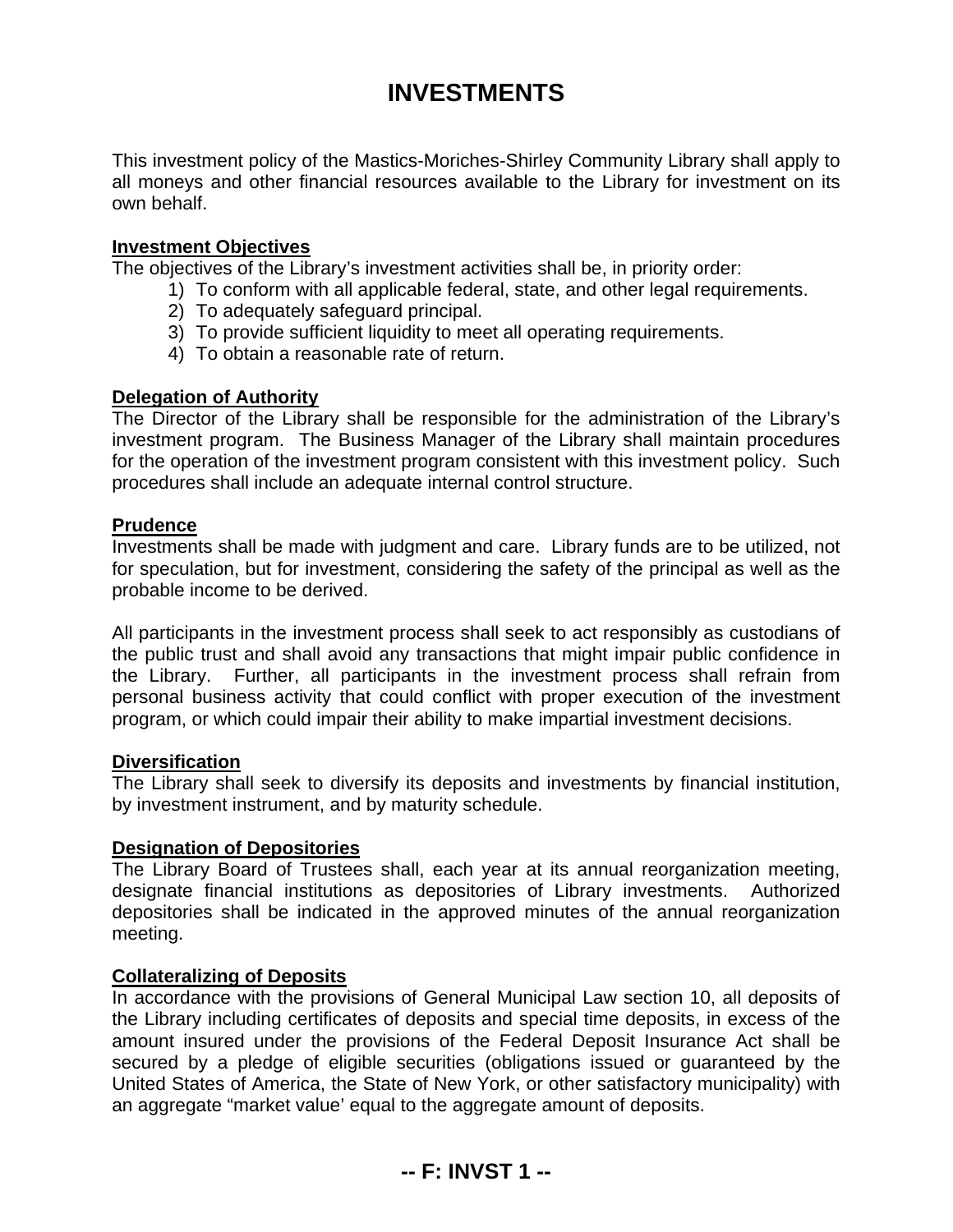# **INVESTMENTS (continued)**

# **Safekeeping and Collateralization**

Eligible securities used for collateralizing deposits shall be held by the depository and/or a third party, bank or trust company subject to security and custodian agreements.

The security agreement shall provide that eligible securities are being pledged to secure library funds together with agreed upon interest, if any, and any costs or expenses arising out of the collection of such deposits upon default. It shall also provide the conditions under which the securities may be sold, presented for payment, substituted or released and the events which enable the Library to exercise its rights against pledged securities. In the event that the securities are not registered or inscribed in the name of the library, such securities shall be delivered in a form suitable for transfer or with an assignment in blank to the Mastics-Moriches-Shirley Community Library or its custodial bank.

The custodial agreement shall provide that securities held by the bank or trust company, or agent of and custodian for, the library, will be kept separate and apart from the general assets of the custodial bank or trust company and will not, in any circumstances, be commingled with or become part of the backing for any other deposit or liabilities. The agreement should also describe that the custodian shall confirm the receipt, substitution or release of the securities. The agreement shall provide the frequency of revaluation of eligible securities when a change in the rating of a security may cause ineligibility. Such agreement shall include all provisions necessary to provide the library a perfected interest in the securities.

#### **Permitted Investments**

As authorized by General Municipal Law section 11, the public library authorizes the Library's Director and Business Manager to invest moneys not required for immediate expenditure for terms not to exceed its projected cash flow needs in the following types of investments:

- Special time deposit accounts;
- Certificates of Deposit;
- Obligations issued, or fully insured or guaranteed as to the payment of principal and interest, by the United States of America;
- Obligations issued or fully insured or guaranteed by the State of New York.

#### **Purchase of Investments**

The Director of the Library, or appointed designee, is authorized to contract for the purchase of investments:

- 1) Directly from a Board of Trustees authorized financial institution or dealer.
- 2) By participation in a cooperative investment program with another authorized governmental entity pursuant to Article 5G of the General Municipal Law where such program has been authorized by the Board of Trustees.
- 3) By utilizing an ongoing investment program with an authorized trading partner pursuant to a contract authorized by the Board of Trustees.